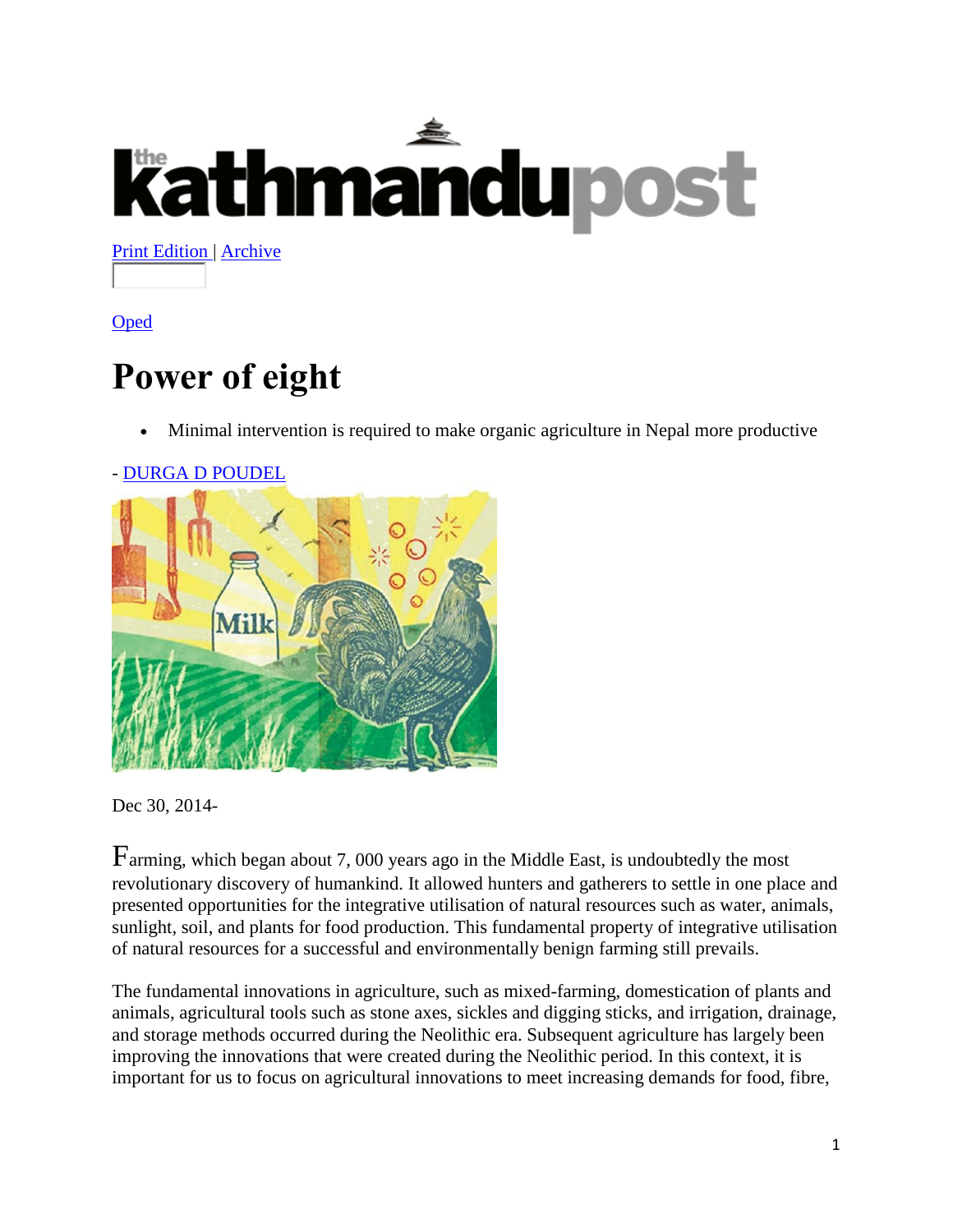and energy from the rising global population while enhancing environmental integrity and the sustainability of natural resource bases.

### **Recent changes**

Innovations in the past century, such as during World War II, which witnessed the invention of synthetic chemicals such as ammonium nitrate for bomb making and organophosphates for the production of nerve gas, have underpinned the use of synthetic products into agricultural inputs such as ammonium nitrate fertilisers and organophosphate pesticides. The application of synthetic chemicals for agriculture certainly helped to increase crop yields and supported the rising global population, which increased from 2.5 billion in 1950 to 7.2 billion at present. The estimated global population for 2050 is 9.5 billion.

Responding to a generation of massive environmental aware-ness among the general public in the1960s, following the publication of Silent Spring by Rachel Carson, the US government established the Environmental Protection Agency in 1970. Continuous research on the use of agrochemicals in the US has generated information on the links between many agricultural chemicals and human health problems, including various types of cancers—endocrine, kidney, liver, respiratory, reproductive, skin—neuro diseases, developmental problems, and the degradation of environmental health.

Environmental awareness and governmental actions that began in the 1960s were an incentive for organic agriculture in the US, and at the beginning of the 1990s there were many organic agricultural research and development initiatives on the ground.

### **Going organic**

Chemical application in Nepali agriculture has been a matter of serious public health safety and environmental concern in recent years. Use of agrochemicals in Nepal is concentrated on commercialised agriculture. Little knowledge on pesticide types and doses among farmers, extremely weak extension services on pesticide handling and use, and indiscriminate use of insecticides and pesticides in agricultural production have compromised farm workers' safety, caused soil and water pollution, air pollution, high-level of pesticide residues in food and feed products, and negative impacts on beneficial organisms.

Organic agriculture avoids synthetic products such as pesticides, antibiotics, and chemical fertilisers. It relies on bio-fertilisers, bio-pesticides, Integrated Pest Management, improved cropping systems, improved soil fertility, and increased biological diversity. It also requires a strict adherence to established organic guidelines and standards and sufficient buffers and preventive measures between farms to control any spillover effects from non-organic farms.

Nepal has a unique opportunity to develop commercial organic agriculture due to its diverse agro ecology and agricultural biodiversity, abundance of microclimatic zones, the prevalence of traditional, small-holders, mixed-farming production systems, the abundance of agricultural indigenous knowledge, and the increasing demand for organic products domestically and internationally. Meanwhile, most production areas in Nepal are poorly accessible and have high